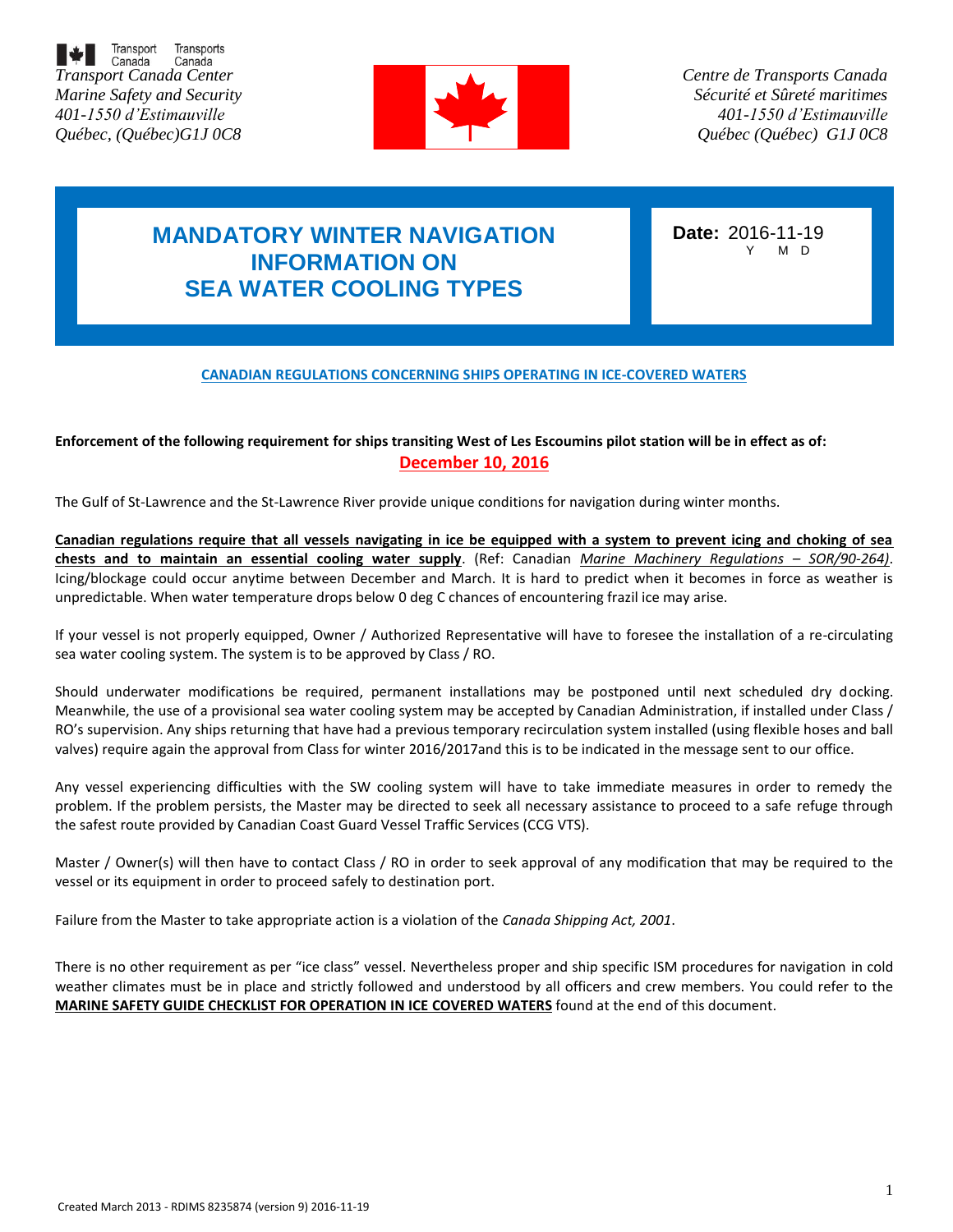

#### **INFORMATION ABOUT MANDATORY AND RECOMMENDED PUBLICATIONS TO BE ONBOARD DURING WINTER TRANSIT IN CANADIAN WATERS**

The **following documents must be onboard** under the *Charts and Publication Regulations 1995*:

- *[Ice Navigation in Canadian Waters](http://www.ccg-gcc.gc.ca/Ice_home/Ice_Publications/Ice-Navigation-in-Canadian-Waters)* (2012 Ed.)published by the Canadian Coast Guard (Ministry of Fisheries and Oceans Canada).
- *Annual Notices to Mariners 2016*

These publications can be found at the following website http://www.notmar.gc.ca

It is **strongly recommended to have onboard** and to have all personnel knowledgeable of the following documentation:

- *Winter Navigation on the River and Gulf of St. Lawrence Practical Notebook for Marine Engineers and Deck Officers (TP 14335)* (Edition 2011).
- *Joint Industry – Government Guidelines for the Control of Oil Tankers and Bulk Chemical Carriers in Ice Control Zones of Eastern Canada (TP 15163)* (Edition 2015).

#### **PRE-ARRIVAL INFORMATION REQUESTED CONCERNING TYPE OF SEA WATER COOLING SYSTEM FOUND ABOARD THE SHIP**

For reason of safety of navigation and coordination, we would like specific information concerning the type of sea water cooling system installed on board each vessel. It is very important that you refer to the ship's drawing (plans) in order to give us the most exact information.

Sketches attached are described from type 1 to type 6. It also includes a blank sketch in which you can draw your own system if your vessel does not correspond to those already drawn. Cooling systems consisting of types 3 to 6 are considered adequate and meet Canadian regulations. All temporary installations that have been installed in the past are considered a type 3. If the temporary system is to be used again – a condition from classification society is required for navigation in waters west of Les Escoumins Pilot Station for winter 2016/2017. This temporary installation was only supposed to be used to assist the vessel to get out of frazil/ice conditions. However, a repeat visitor still using a temporary SW recirculation system must declare it before entering Canadian waters. The SW recirculation system is not to be modified under any circumstances unless the classification society has been advised and approves the installation. A temporary installation, if not properly supervised, can lead to flooding of the engine room.

These sketches are related to the sea water cooling of the main engine and generating sets. Check off the applicable boxes numbered 1 through 38 that relate to your cooling system and return the information by e-mail or fax.

If you choose to reply by fax, you should print the sheet title "*Type of sea water cooling system*," check off the boxes and return it to us.

For transmission by e-mail, you could send the number of the boxes you checked off. Ex: For a vessel, that has recirculation of water to the pump with an automatic temperature control and equipped with a connection to the sea chest for steam and compressed air, your answer by e-mail would then be 3, 4, 5, 26, and 27. Please note that attachments sent by zipped file are automatically rejected by our Transport Canada server. Therefore, Acrobat Reader (*pdf*) format would be the best option.

**If you require more information please do not hesitate to contact our officevia CCG Radio station, e-mail or fax at:**

**[winternav@tc.gc.ca](mailto:winternav@tc.gc.ca) or [TCMarineSafety-Quebec-TCsecuritemaritime@tc.gc.ca](mailto:TCMarineSafety-Quebec-TCsecuritemaritime@tc.gc.ca)** or **fax: 1-418-648-5106**

#### **SHIPS BOUND FOR ST. LAWRENCE SEAWAY**

The St. Lawrence Seaway Management Corporation imposes a minimum Power to Length Ratio on ships bound to the Seaway when ice conditions are present. Their *Practices and Procedures Handbook*, (Part X, Closing Procedures and Ice Navigation, section 97 (6) a) & b)) requires a minimum P/L Ratio of 24:1 for upbound ships and a minimum 15:1 for downboundships.

[http://www.media-seaway.com/seaway\\_handbook/seaway-handbook-en/practices\\_and\\_procedures.pdf](http://www.media-seaway.com/seaway_handbook/seaway-handbook-en/practices_and_procedures.pdf)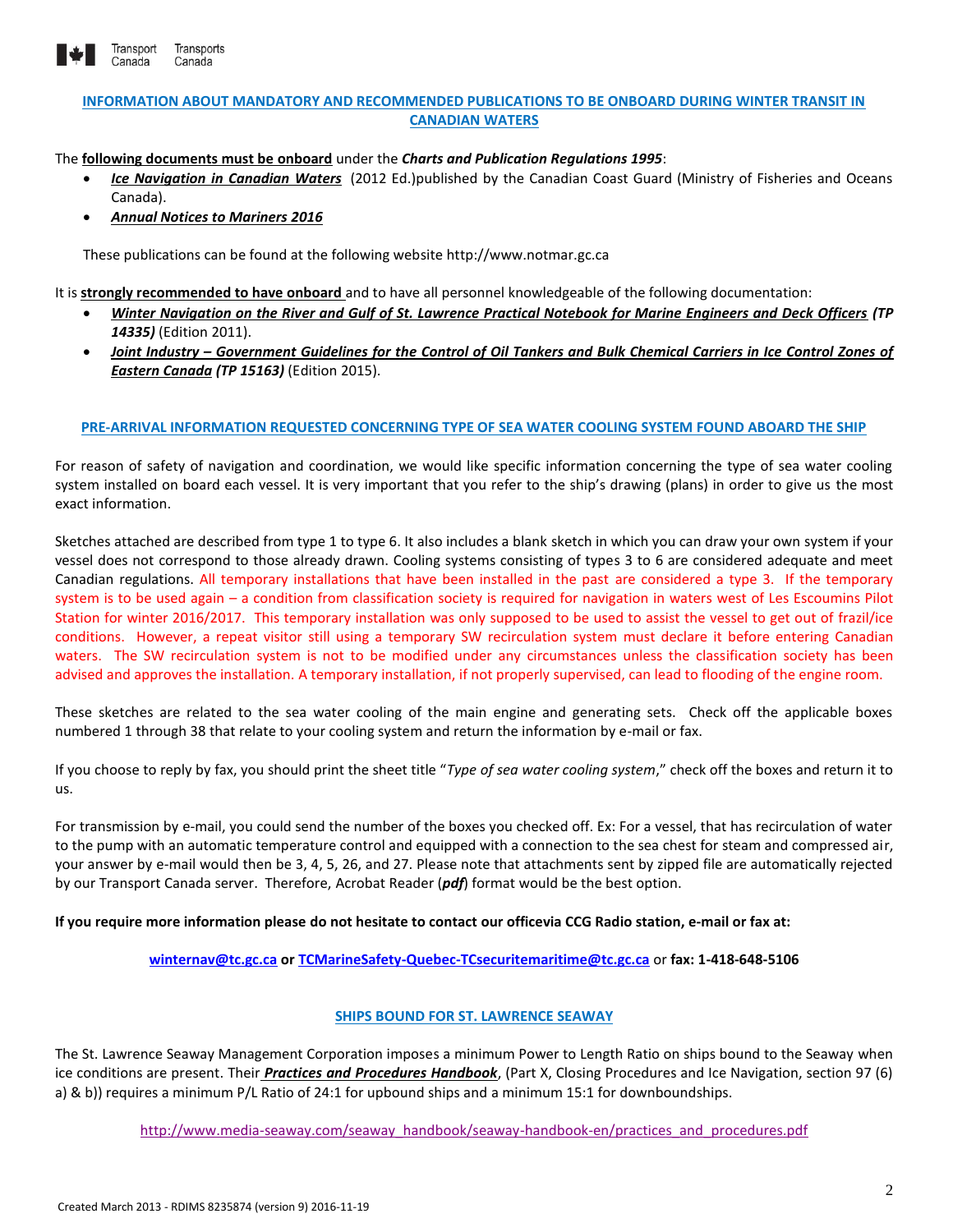Transport Transports

| $\blacksquare$ $\blacksquare$ $\blacksquare$ $\blacksquare$ $\blacksquare$ $\blacksquare$ $\blacksquare$ $\blacksquare$ $\blacksquare$ $\blacksquare$ $\blacksquare$ $\blacksquare$ $\blacksquare$ $\blacksquare$ $\blacksquare$ $\blacksquare$ $\blacksquare$ $\blacksquare$ $\blacksquare$ $\blacksquare$ $\blacksquare$ $\blacksquare$ $\blacksquare$ $\blacksquare$ $\blacksquare$ $\blacksquare$ $\blacksquare$ $\blacksquare$ $\blacksquare$ $\blacksquare$ $\blacksquare$ $\blacks$<br>Canada |                 |                          |                   |  |  |
|------------------------------------------------------------------------------------------------------------------------------------------------------------------------------------------------------------------------------------------------------------------------------------------------------------------------------------------------------------------------------------------------------------------------------------------------------------------------------------------------------|-----------------|--------------------------|-------------------|--|--|
| <b>Name of Vessel:</b>                                                                                                                                                                                                                                                                                                                                                                                                                                                                               | <b>IMO No:</b>  | <b>Type of ship</b>      | <b>Year built</b> |  |  |
| <b>Classification society</b>                                                                                                                                                                                                                                                                                                                                                                                                                                                                        | <b>Ce class</b> | <b>Deadweight</b>        | <b>Power (kW)</b> |  |  |
| <u>Length (m):</u>                                                                                                                                                                                                                                                                                                                                                                                                                                                                                   | <u>Flag:</u>    | <b>Destination port:</b> | ETA:              |  |  |
| <b>TYPE OF SEA WATER COOLING SYSTEM</b>                                                                                                                                                                                                                                                                                                                                                                                                                                                              |                 |                          |                   |  |  |











- 36) Recirculation water to ballast tank for generators
- 37) Is SW recirculation system temporary?
- 38) Is SW recirculation system permanent?